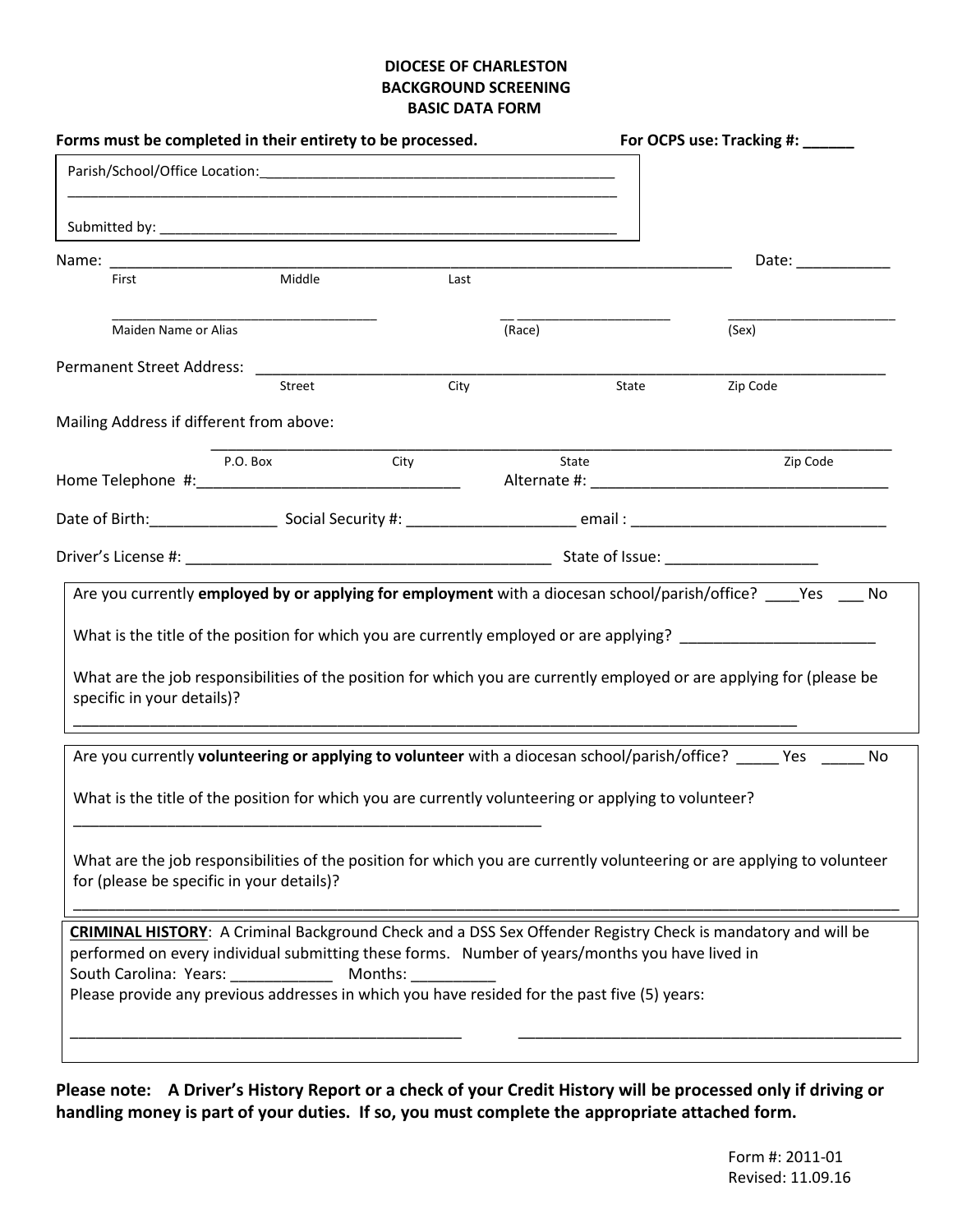# **DISCLOSURE REGARDING BACKGROUND INVESTIGATION**

**Catholic Diocese of Charleston** ("the Company") may obtain information about you from a third party consumer reporting agency for employment or volunteer purposes. This information may be obtained in the form of a "consumer report" and/or an "investigative consumer report" (commonly known as a "background report"). These reports may contain information regarding your criminal history, social security verification, motor vehicle records ("driving records"), credit history\*, verification of your education or employment history, or other background checks. This information may be obtained from private and public record sources, including, as appropriate: government agencies and courthouses and educational institutions. The reports may also include information about your character, general reputation, personal characteristics, mode of living, etc., which can involve personal interviews with individuals or companies that you have listed as a reference, former employer, etc. A more comprehensive background investigation may be required pursuant to state or federal law, contract agreement or for certain sensitive positions (such as those with significant financial responsibilities). (\*Please note that credit history will only be requested where such information is substantially related to the duties and responsibilities of the position for which you are applying.)

You have the right, upon written request made within a reasonable time, to request whether a consumer report has been run about you, disclosure of the nature and scope of any investigative consumer report and to request a copy of your report. Please be advised that the nature and scope of any investigative consumer report obtained with regard to applicants for employment or volunteer status is an investigation conducted by Reference Services, Inc. (RSI). RSI is located and can be contacted by mail at 101 Plaza East Blvd, Suite 300, Evansville, IN 47715, and RSI can be contacted by phone at (800)881-0754. Information about RSI's privacy policy is available at the following link: [http://www.referenceservices.com/wp-content/uploads/2013/09/RSI-Consumer-Information-Privacy-Policy.pdf.](http://www.referenceservices.com/wp-content/uploads/2013/09/RSI-Consumer-Information-Privacy-Policy.pdf) The scope of this notice and authorization is all-encompassing and allows the Company to obtain from any outside organization all manner of consumer reports throughout the course of your employment or your volunteer/contract period to the extent permitted by law.

Signature:\_\_\_\_\_\_\_\_\_\_\_\_\_\_\_\_\_\_\_\_\_\_\_\_\_\_\_\_\_\_\_\_ Date: \_\_\_\_\_\_\_\_\_\_\_\_\_\_\_\_\_\_\_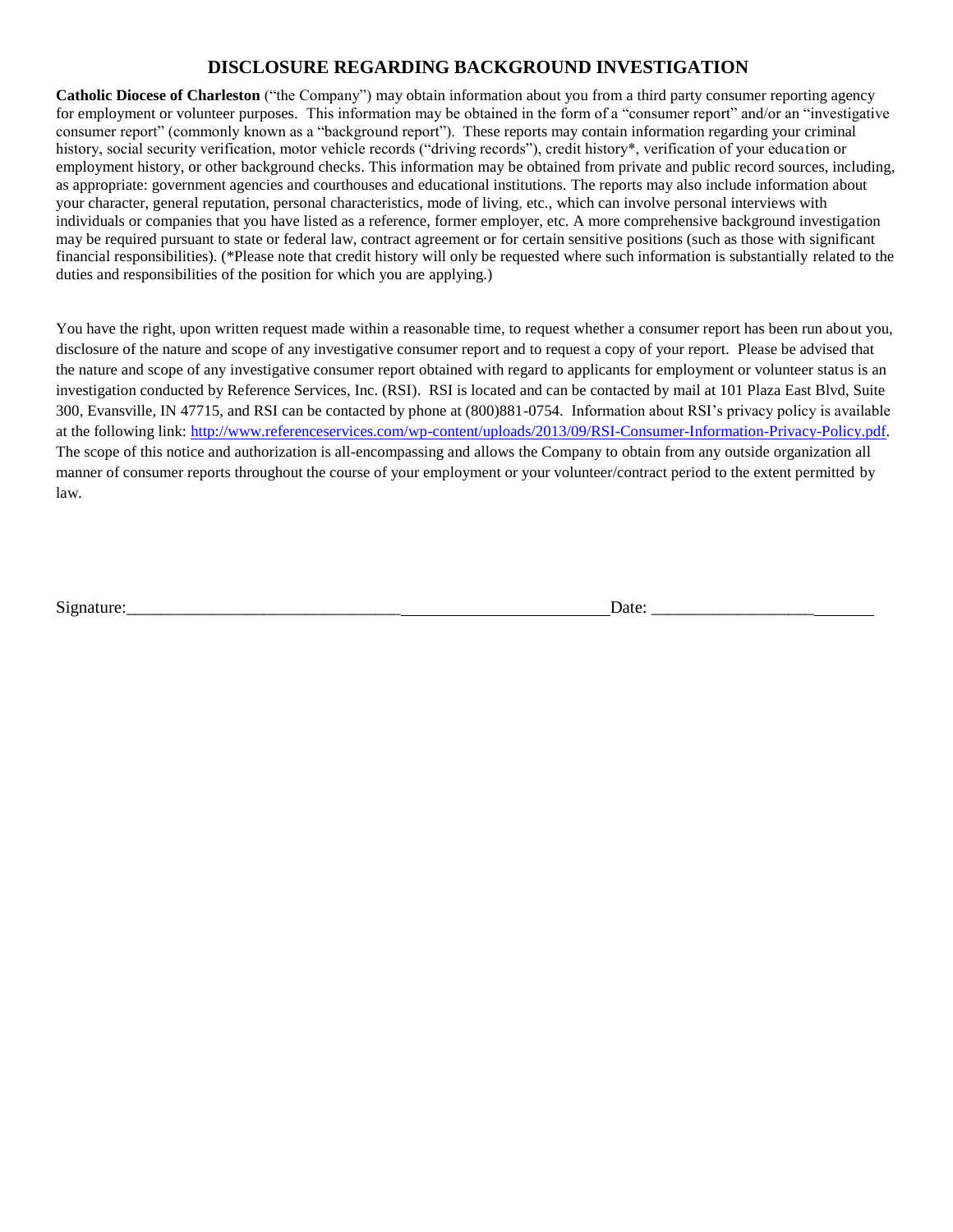# **ACKNOWLEDGMENT AND AUTHORIZATION FOR BACKGROUND CHECK**

I acknowledge receipt of the separate document entitled **"Disclosure Regarding Background Investigation"** and **"A Summary of Your Rights under the Fair Credit Reporting Act"** and certify that I have read and understand both of those documents. I hereby authorize the obtaining of "consumer reports" and/or "investigative consumer reports" by the Company at any time after receipt of this authorization and throughout my employment, or status as a volunteer or Advisor, if applicable. To this end, I hereby authorize, without reservation, any law enforcement agency, administrator, state or federal agency, institution, school or university (public or private), information service bureau, employer, or insurance company to furnish any and all background information requested by Reference Services, Inc. [101 Plaza East Blvd, Suite 300, Evansville, IN 47715, (800)881-0754, www.referenceservices.com] and/or the Company itself. I agree that a facsimile ("fax"), electronic or photographic copy of this Authorization shall be as valid as the original.

New York applicants only: Upon request, you will be informed whether or not a consumer report was requested by the Company, and if such report was requested, informed of the name and address of the consumer reporting agency that furnished the report. You have the right to inspect and receive a copy of any investigative consumer report requested by the Company by contacting the consumer reporting agency identified above directly. By signing below, you acknowledge receipt of Article 23-A of the New York Correction Law

**Washington State applicants only**: You also have the right to request from the consumer reporting agency a written summary of your rights and remedies under the Washington Fair Credit Reporting Act.

#### **Minnesota and Oklahoma applicants only:**

Please check this box if you would like to receive a copy of a consumer report if one is obtained by the Company.  $\Box$ 

#### **California applicants only**:

Under California Civil Code section 1786.22, you are entitled to find out what is in the CRA's file on you with proper identification, as follows:

- In person, by visual inspection of your file during normal business hours and on reasonable notice. You also may request a copy of the information in person. The CRA may not charge you more than the actual copying costs for providing you with a copy of your file.
- A summary of all information contained in the CRA file on you that is required to be provided by the California Civil Code will be provided to you via telephone, if you have made a written request, with proper identification, for telephone disclosure, and the toll charge, if any, for the telephone call is prepaid by or charged directly to you.
- By requesting a copy be sent to a specified addressee by certified mail. CRAs complying with requests for certified mailings shall not be liable for disclosures to third parties caused by mishandling of mail after such mailings leave the CRAs.

"Proper Identification" includes documents such as a valid driver's license, social security account number, military identification card, and credit cards. Only if you cannot identify yourself with such information may the CRA require additional information concerning your employment and personal or family history in order to verify your identity. The CRA will provide trained personnel to explain any information furnished to you and will provide a written explanation of any coded information contained in files maintained on you. This written explanation will be provided whenever a file is provided to you for visual inspection. You may be accompanied by one other person of your choosing, who must furnish reasonable identification. A CRA may require you to furnish a written statement granting permission to the CRA to discuss your file in such person's presence.

Please check this box if you would like to receive a copy of an investigative consumer report or consumer credit report at no charge if one is obtained by the Company whenever you have a right to receive such a copy under California law.  $\Box$ 

#### **BACKGROUND INFORMATION**

\*This information will be used for background screening purposes only and will not be used as hiring criteria.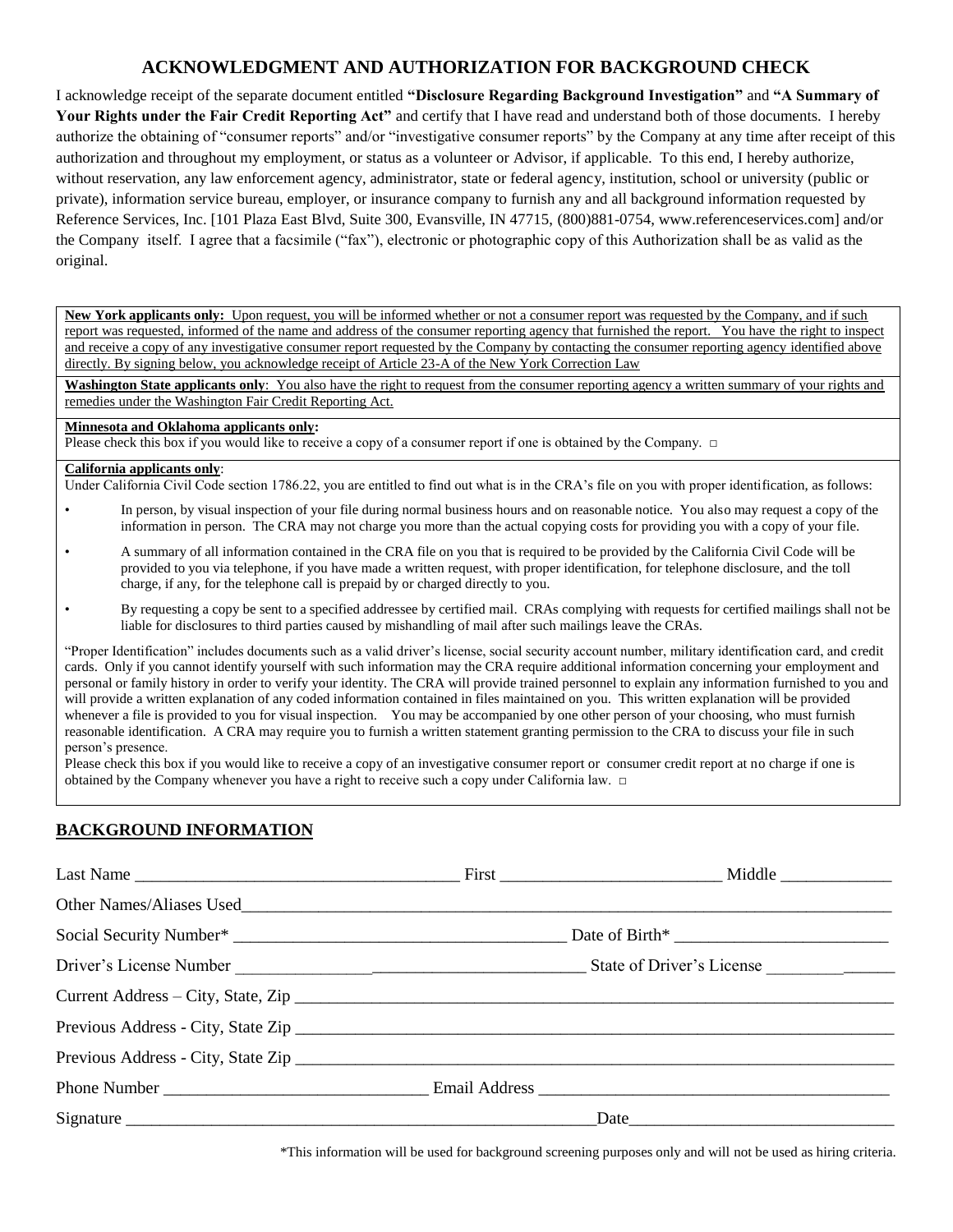#### **DIOCESE OF CHARLESTON EMPLOYEE/VOLUNTEER DRIVER APPLICATION FORM**

Parish/School/Office Name:

The volunteer or employment position for which I am applying: Requires the operation of a motor vehicle with children as passengers: \_\_\_\_ Yes \_\_\_\_ No Requires the operation of a motor vehicle without children as passengers: \_\_\_\_ Yes \_\_\_\_ No

## **An applicant will be restricted from operating a motor vehicle with children as passengers if the applicant has:**

- two (2) or more moving violations within the past three (3) years If only one (1) moving violation within the past three (3) years is discovered, you will be contacted to complete an online safe driving course before being cleared to drive
- an arrest or conviction for an infraction involving drugs or alcohol within the past ten (10) years
- had a revocation or suspension of driver's license within the past five (5) years
- multiple moving violations over the past ten (10) years

## **An applicant will be restricted from operating a motor vehicle as part of their job responsibilities if the applicant has:**

- three (3) or more moving violations within the past five (5) years
- an arrest or conviction for an infraction involving drugs or alcohol within the past ten (10) years
- had a revocation or suspension of driver's license within the past five (5) years
- multiple moving violations over the past ten (10) years

If you do not meet the above criteria for driving, we encourage you to volunteer in one of our many other areas of need and reapply when your driving record meets these standards. If your job responsibilities require driving and you do not meet the criteria, please make your supervisor aware of this situation immediately. Please note: if as an employee or volunteer you are cleared to drive as part of your responsibilities and receive a moving violation at any time, you are required to report that information to the Diocesan Safe Environment Manager immediately.

| Address: |                                                                                           |
|----------|-------------------------------------------------------------------------------------------|
|          | (Please attach a copy of your license) State Issued:                                      |
|          |                                                                                           |
|          |                                                                                           |
|          |                                                                                           |
|          | (Minimum Limits of \$100,000/\$300,000 required) PLEASE ATTACH COPY OF PROOF OF INSURANCE |

### **Please be aware the driver's insurance is primary in any incident requiring a claim to be made.**

### *Certification*

*I certify that the information given on this form is true and correct to the best of my knowledge. I understand driving for Diocesan ministry is a profound responsibility and I will exercise extreme care and due diligence while driving. I understand that I must be 21 years of age or older, possess a valid driver's license, have the proper and current license and vehicle registration, and have the required insurance coverage in effect on any vehicle I operate. I agree that I will refrain from using a cell phone or any other electronic device while operating my vehicle.* 

\_\_\_\_\_\_\_\_\_\_\_\_\_\_\_\_\_\_\_\_\_\_\_\_\_\_\_\_\_\_\_\_\_\_\_\_ \_\_\_\_\_\_\_\_\_\_\_\_\_\_\_\_\_\_\_\_

Signature **Date** 

Form #: 2011-02 Revised: 02.09.12 11.09.16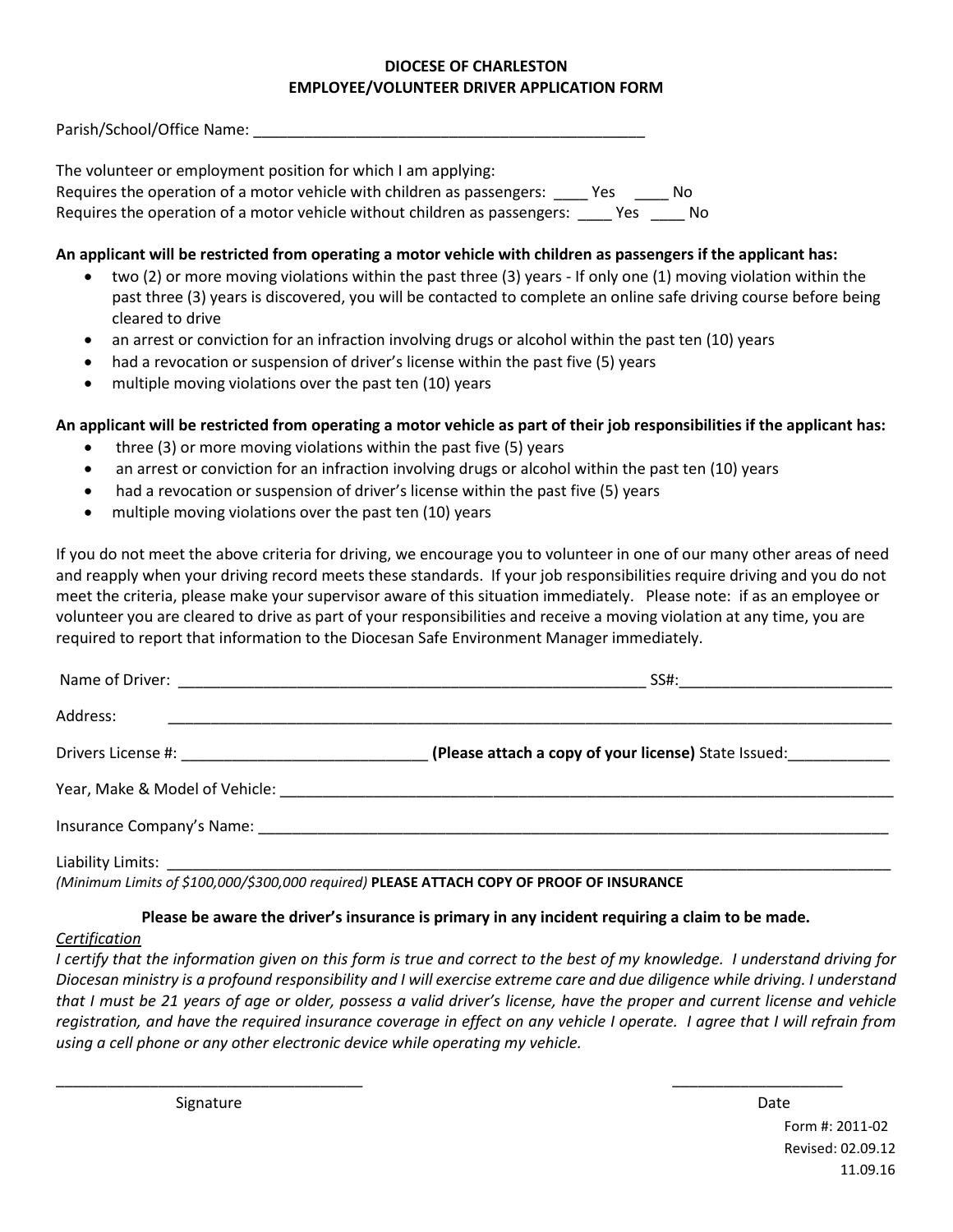#### **DIOCESE OF CHARLESTON CREDIT AUTHORIZATION FORM**

Parish/School/Office Name: \_\_\_\_\_\_\_\_\_\_\_\_\_\_\_\_\_\_\_\_\_\_\_\_\_\_\_\_\_\_\_\_\_\_\_\_\_\_\_\_\_\_\_\_\_\_

**CREDIT HISTORY:** Please note. A **yes** response will result in a credit history check.

1. Do you now or will your duties as an employee, include access to funds and/or financial decisions for a diocesan office, school and/or parish? \_\_\_\_\_Yes. \_\_\_\_\_\_No.

If yes, please explain:\_\_\_\_\_\_\_\_\_\_\_\_\_\_\_\_\_\_\_\_\_\_\_\_\_\_\_\_\_\_\_\_\_\_\_\_\_\_\_\_\_\_\_\_\_\_\_\_\_\_\_\_\_\_\_\_\_\_\_\_\_\_\_\_\_\_\_\_\_\_\_\_\_\_

2. Do you now or will your duties as a volunteer, include access to funds and/or financial decisions for a diocesan office, school and/or parish? \_\_\_\_\_Yes. \_\_\_\_\_\_No.

If yes, please explain: **We are all that the set of the set of the set of the set of the set of the set of the set of the set of the set of the set of the set of the set of the set of the set of the set of the set of the s** 

**If you answered yes to either of the above listed questions, please provide the requested information below and submit this form, along with the Basic Data Form and Department of Social Services Form to the Safe Environment Coordinator at your parish/school or the HR official handling your employment.**

|                   | DOB:<br><u> 1980 - Johann Barn, mars and de Branch Barn, mars and de Branch Barn, mars and de Branch Barn, mars and de Br</u> |  |
|-------------------|-------------------------------------------------------------------------------------------------------------------------------|--|
| Please print name | Address                                                                                                                       |  |
| Signature         | Date: <u>_________________________</u>                                                                                        |  |

For use by the Safe Environment Coordinator/Pastor/Principal/HR official only

 $\Box$  I authorized a credit check to be performed on this individual whose job/volunteer responsibilities include access to funds and /or the making of financial decisions.

Safe Environment Coordinator, Pastor, Principal, HR official name: \_\_\_\_\_\_\_\_\_\_\_\_\_

Signature: \_\_\_\_\_\_\_\_\_\_\_\_\_\_\_\_\_\_\_\_\_\_\_\_\_\_\_\_\_\_\_\_\_\_\_\_\_\_\_\_ Date: \_\_\_\_\_\_\_\_\_\_\_\_\_\_\_\_\_\_\_\_\_\_\_\_\_\_\_\_\_\_\_\_\_

Form: 2011-03 Revised: 01.03.12 11.09.16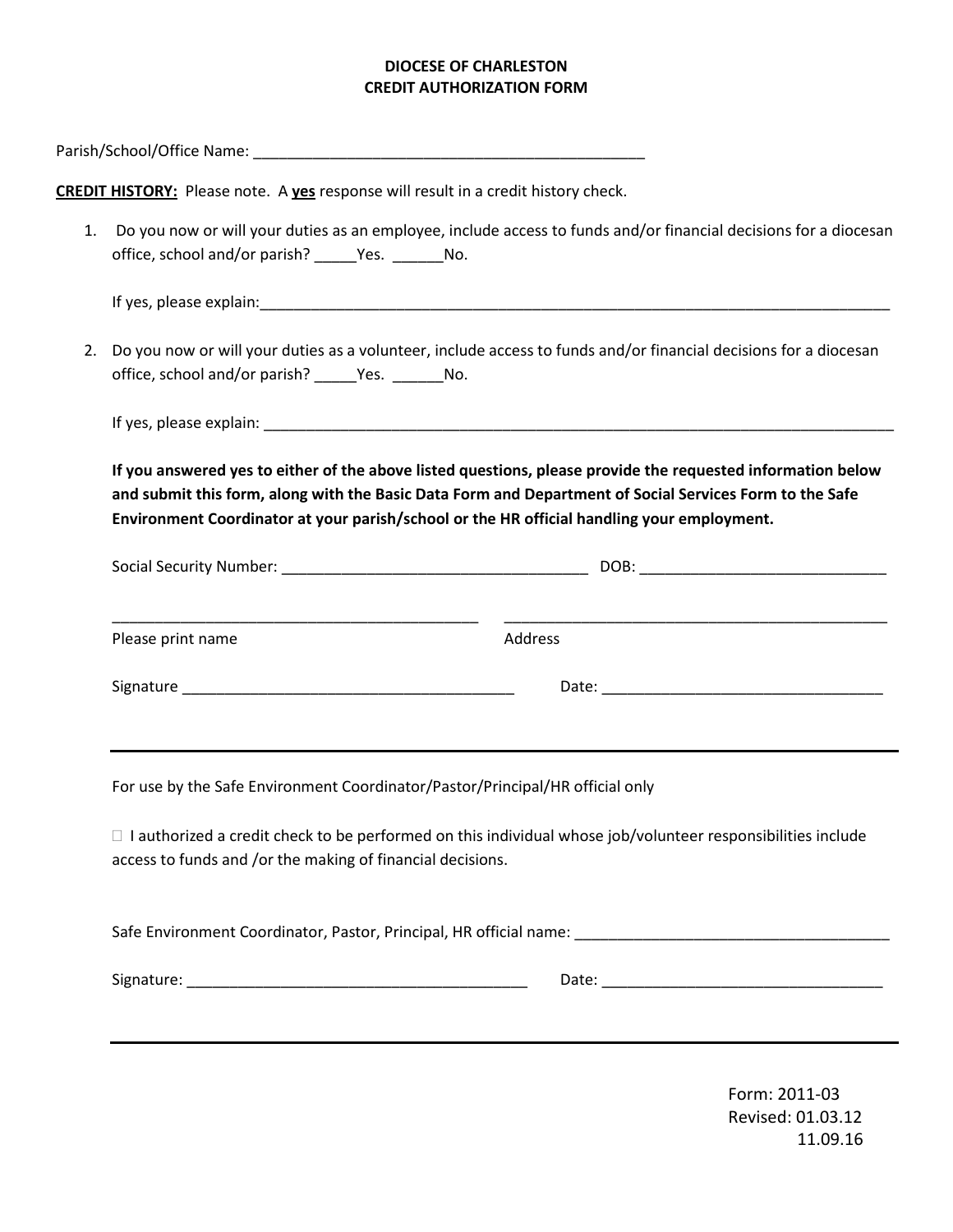# *Para informacion en espaliol, visite [www.consumerfinance.gov/learnmore](http://www.consumerfinance.gov/learnmore) o escribe a la Consumer Financial Protection Bureau, 1700 G Street N.W, Washington, DC 20552.*

# **A Summary of Your Rights Under the Fair Credit Reporting Act**

The federal Fair Credit Reporting Act (FCRA) promotes the accuracy, fairness, and privacy of information in the files of consumer reporting agencies. There are many types of consumer reporting agencies, including credit bureaus and specialty agencies (such as agencies that sell information about check writing histories, medical records, and rental history records). Here is a summary of your major rights under the FCRA. **For more information, including information about additional rights, go to [www.consumerfinance.gov/learnmore](http://www.consumerfinance.gov/learnmore) or write to: Consumer Financial Protection Bureau, 1700 G Street N.W., Washington, DC 20552.**

 **You must be told if information in your file has been used against you.** Anyone who uses a credit report or another type of consumer report to deny your application for credit, insurance, or employment — or to take another adverse action against you — must tell you, and must give you the name, address, and phone number of the agency that provided the information.

 **You have the right to know what is in your file.** You may request and obtain all the information about you in the files of a consumer reporting agency (your "file disclosure"). You will be required to provide proper identification, which may include your Social Security number. In many cases, the disclosure will be free. You are entitled to a free file disclosure if:

- a person has taken adverse action against you because of information in your credit report;
- you are the victim of identity theft and place a fraud alert in your file;
- your file contains inaccurate information as a result of fraud;
- you are on public assistance;
- you are unemployed but expect to apply for employment within 60 days.

In addition, all consumers are entitled to one free disclosure every 12 months upon request from each nationwide credit bureau and from nationwide specialty consumer reporting agencies. See [www.consumerfinance.gov/learnmore](http://www.consumerfinance.gov/learnmore) for additional information.

• You have the right to ask for a credit score. Credit scores are numerical summaries of your creditworthiness based on information from credit bureaus. You may request a credit score from consumer reporting agencies that create scores or distribute scores used in residential real property loans, but you will have to pay for it. In some mortgage transactions, you will receive credit score information for free from the mortgage lender.

 **You have the right to dispute incomplete or inaccurate information.** If you identify information in your file that is incomplete or inaccurate, and report it to the consumer reporting agency, the agency must investigate unless your dispute is frivolous. See [www.consumerfinance.gov/learnmore](http://www.consumerfinance.gov/learnmore) for an explanation of dispute procedures.

 **Consumer reporting agencies must correct or delete inaccurate, incomplete, or unverifiable information.** Inaccurate, incomplete or unverifiable information must be removed or corrected, usually within 30 days. However, a consumer reporting agency may continue to report information it has verified as accurate.

 **Consumer reporting agencies may not report outdated negative information.** In most cases, a consumer reporting agency may not report negative information that is more than seven years old, or bankruptcies that are more than 10 years old.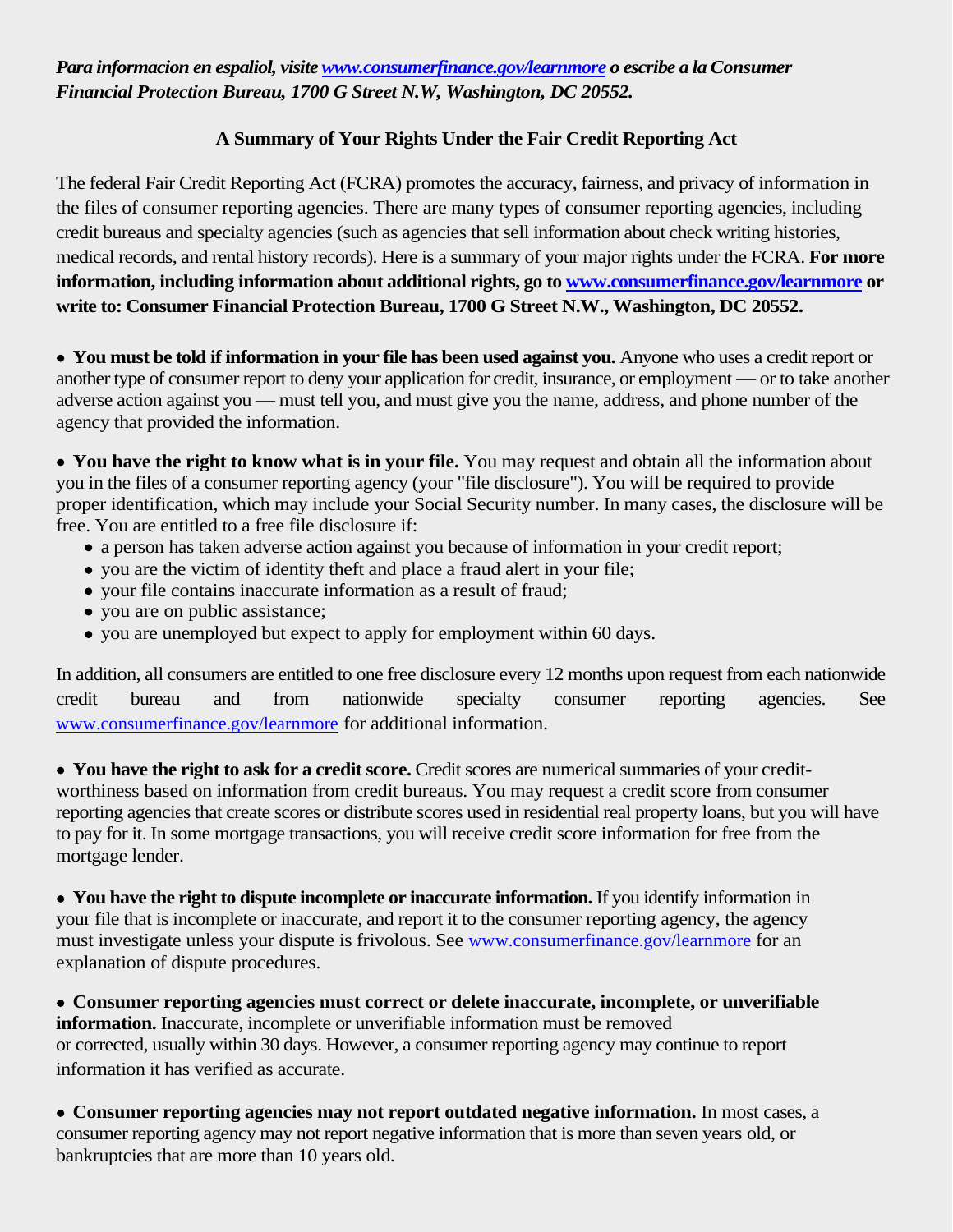**Access to your file is limited.** A consumer reporting agency may provide information about you only to people with a valid need — usually to consider an application with a creditor, insurer, employer, landlord, or other business. The FCRA specifies those with a valid need for access.

**You must give your consent for reports to be provided to employers.** A consumer reporting agency may not give out information about you to your employer, or a potential employer, without your written consent given to the employer. Written consent generally is not required in the trucking industry. For more information, go to [www.consumerfinance.gov/learnmore.](http://www.consumerfinance.gov/learnmore.)

**You may limit "prescreened" offers of credit and insurance you get based on information in your credit report.** Unsolicited "prescreened" offers for credit and insurance must include a toll-free phone number you can call if you choose to remove your name and address from the lists these offers are based on. You may optout with the nationwide credit bureaus at 1-888-5678688.

**You may seek damages from violators.** If a consumer reporting agency, or, in some cases, a user of consumer reports or a furnisher of information to a consumer reporting agency violates the FCRA, you may be able to sue in state or federal court.

**Identity theft victims and active duty military personnel have additional rights.** For more information, visit [www.consumerfinance.gov/learnmore.](http://www.consumerfinance.gov/learnmore.)

| <b>TYPE OF BUSINESS:</b>                                                                                                                                                                                                                                                                                                     | <b>CONTACT:</b>                                                                                                                                                                   |
|------------------------------------------------------------------------------------------------------------------------------------------------------------------------------------------------------------------------------------------------------------------------------------------------------------------------------|-----------------------------------------------------------------------------------------------------------------------------------------------------------------------------------|
| 1. a. Banks, savings associations, and credit unions with<br>total assets of over \$10 billion and their affiliates.                                                                                                                                                                                                         | a. Consumer Financial Protection Bureau<br>1700 G Street NW Washington, DC 20552                                                                                                  |
| b. Such affiliates that are not banks, savings associations,<br>or credit unions also should list, in addition to the CFPB:                                                                                                                                                                                                  | b. Federal Trade Commission:<br>Consumer Response Center - FCRA<br>Washington, DC 20580 (877) 382-4357                                                                            |
| 2. To the extent not included in item 1 above:                                                                                                                                                                                                                                                                               |                                                                                                                                                                                   |
| a. National banks, federal savings associations, and<br>federal branches and federal agencies of foreign banks                                                                                                                                                                                                               | a. Office of the Comptroller of the Currency Customer Assistance<br>Group<br>1301 McKinney Street, Suite 3450<br>Houston, TX 77010-9050                                           |
| b. State member banks, branches and agencies of foreign<br>banks (other than federal branches, federal agencies,<br>and Insured State Branches of Foreign Banks),<br>commercial lending companies owned or controlled by<br>foreign banks, and organizations operating under section<br>25 or 25A of the Federal Reserve Act | b. Federal Reserve Consumer Help Center<br>P.O. Box 1200 Minneapolis, MN 55480                                                                                                    |
| c. Nonmember Insured Banks, Insured State Branches of<br>Foreign Banks, and insured state savings associations                                                                                                                                                                                                               | c. FDIC Consumer Response Center<br>1100 Walnut Street, Box #11 Kansas City, MO 64106                                                                                             |
| d. Federal Credit Unions                                                                                                                                                                                                                                                                                                     | d. National Credit Union Administration Office of Consumer<br>Protection (OCP)<br>Division of Consumer Compliance and Outreach (DCCO)<br>1775 Duke Street<br>Alexandria, VA 22314 |